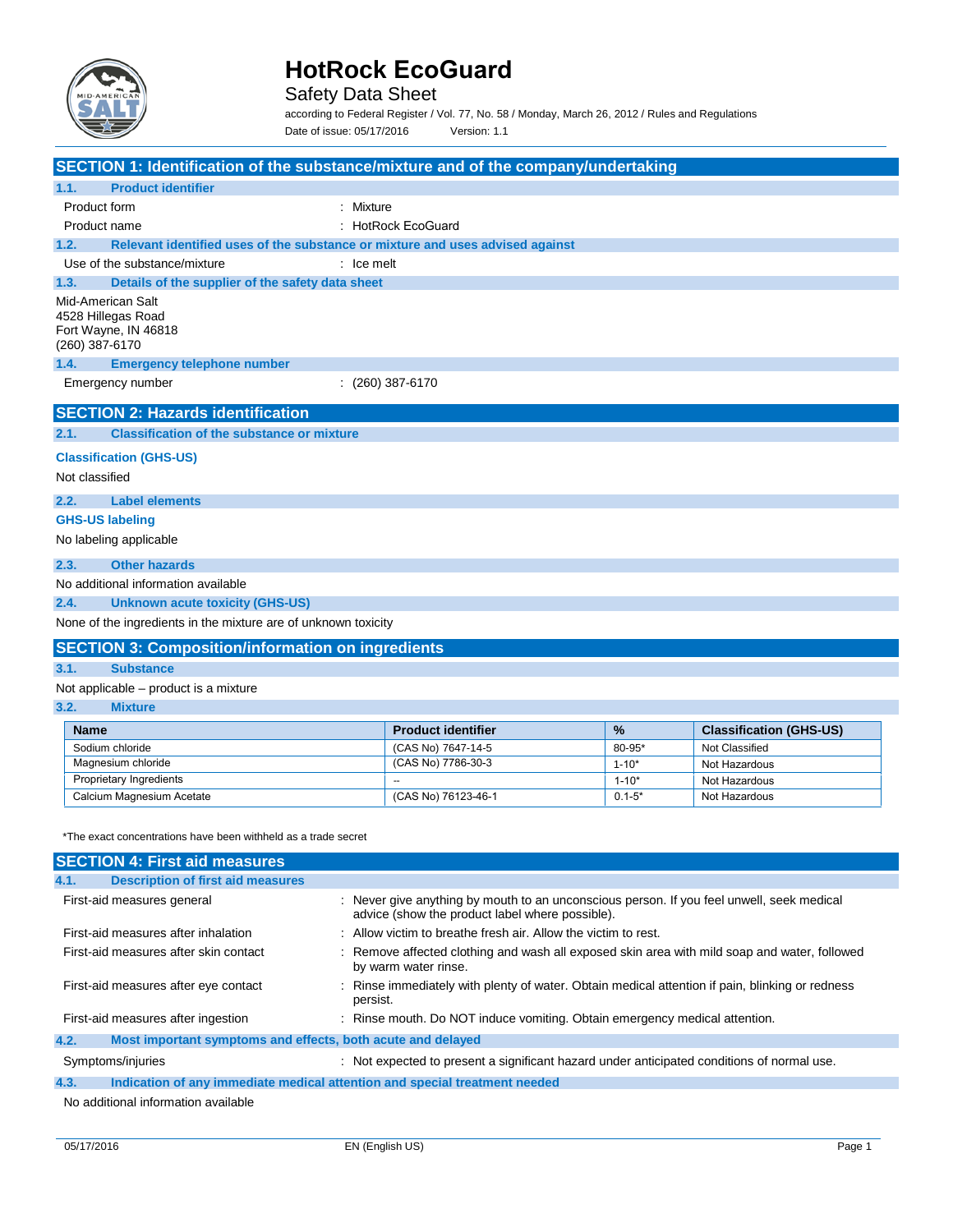## Safety Data Sheet

according to Federal Register / Vol. 77, No. 58 / Monday, March 26, 2012 / Rules and Regulations

| <b>SECTION 5: Firefighting measures</b>                                                                 |                                                                                                                                                                                         |
|---------------------------------------------------------------------------------------------------------|-----------------------------------------------------------------------------------------------------------------------------------------------------------------------------------------|
| <b>Extinguishing media</b><br>5.1.                                                                      |                                                                                                                                                                                         |
| Suitable extinguishing media                                                                            | : Foam. Dry powder. Carbon dioxide. Water spray. Sand.                                                                                                                                  |
| Unsuitable extinguishing media                                                                          | : Do not use a heavy water stream.                                                                                                                                                      |
| 5.2.<br>Special hazards arising from the substance or mixture                                           |                                                                                                                                                                                         |
| No additional information available                                                                     |                                                                                                                                                                                         |
| 5.3.<br><b>Advice for firefighters</b>                                                                  |                                                                                                                                                                                         |
| Firefighting instructions                                                                               | : Use water spray or fog for cooling exposed containers. Exercise caution when fighting any<br>chemical fire. Contain all water used for fire-fighting to the greatest extent possible. |
| Protection during firefighting                                                                          | : Do not enter fire area without proper protective equipment, including respiratory protection.                                                                                         |
| <b>SECTION 6: Accidental release measures</b>                                                           |                                                                                                                                                                                         |
| 6.1.<br>Personal precautions, protective equipment and emergency procedures                             |                                                                                                                                                                                         |
| 6.1.1.<br>For non-emergency personnel                                                                   |                                                                                                                                                                                         |
| Emergency procedures                                                                                    | : Evacuate unnecessary personnel.                                                                                                                                                       |
| 6.1.2.<br>For emergency responders                                                                      |                                                                                                                                                                                         |
| Protective equipment                                                                                    | : Equip cleanup crew with proper protection.                                                                                                                                            |
| <b>Emergency procedures</b>                                                                             | : Ventilate area.                                                                                                                                                                       |
| 6.2.<br><b>Environmental precautions</b>                                                                |                                                                                                                                                                                         |
| Prevent entry to sewers and public waters. Notify authorities if liquid enters sewers or public waters. |                                                                                                                                                                                         |
| 6.3.<br>Methods and material for containment and cleaning up                                            |                                                                                                                                                                                         |
| Methods for cleaning up                                                                                 | : On land, sweep or shovel into suitable containers. Minimize generation of dust. Store away<br>from other materials.                                                                   |
| <b>Reference to other sections</b><br>6.4.                                                              |                                                                                                                                                                                         |
| See Heading 8. Exposure controls and personal protection.                                               |                                                                                                                                                                                         |
| <b>SECTION 7: Handling and storage</b>                                                                  |                                                                                                                                                                                         |
| <b>Precautions for safe handling</b><br>7.1.                                                            |                                                                                                                                                                                         |
| Precautions for safe handling                                                                           | : Wash hands and other exposed areas with mild soap and water before eating, drinking or<br>smoking and when leaving work. Provide good ventilation in process area.                    |
| Conditions for safe storage, including any incompatibilities<br>7.2.                                    |                                                                                                                                                                                         |
| Storage conditions                                                                                      | : Keep only in the original container in a cool, well ventilated place. Keep container closed when<br>not in use.                                                                       |
| Incompatible products                                                                                   | Strong bases. Strong acids.                                                                                                                                                             |
| Incompatible materials                                                                                  | : Sources of ignition. Direct sunlight.                                                                                                                                                 |
| <b>Specific end use(s)</b><br>7.3.                                                                      |                                                                                                                                                                                         |
| No additional information available                                                                     |                                                                                                                                                                                         |
| <b>SECTION 8: Exposure controls/personal protection</b>                                                 |                                                                                                                                                                                         |
| 8.1.<br><b>Control parameters</b>                                                                       |                                                                                                                                                                                         |
| No additional information available                                                                     |                                                                                                                                                                                         |
| 8.2.<br><b>Exposure controls</b>                                                                        |                                                                                                                                                                                         |
| Appropriate engineering controls                                                                        | : Ensure that proper ventilation is provided.                                                                                                                                           |
| Personal protective equipment                                                                           | Avoid all unnecessary exposure.                                                                                                                                                         |
| Hand protection                                                                                         | Wear protective gloves.                                                                                                                                                                 |
| Eye protection                                                                                          | Chemical goggles or safety glasses.                                                                                                                                                     |
| Respiratory protection                                                                                  | Wear appropriate mask.                                                                                                                                                                  |
| Other information                                                                                       | Do not eat, drink or smoke during use.                                                                                                                                                  |
| <b>SECTION 9: Physical and chemical properties</b>                                                      |                                                                                                                                                                                         |
| 9.1.<br>Information on basic physical and chemical properties                                           |                                                                                                                                                                                         |
| Physical state                                                                                          | : Solid                                                                                                                                                                                 |
| Appearance                                                                                              | Mixture of blue crystals and white pellets                                                                                                                                              |
| Color                                                                                                   | Blue, white                                                                                                                                                                             |
| Odor                                                                                                    | : Odorless                                                                                                                                                                              |
|                                                                                                         |                                                                                                                                                                                         |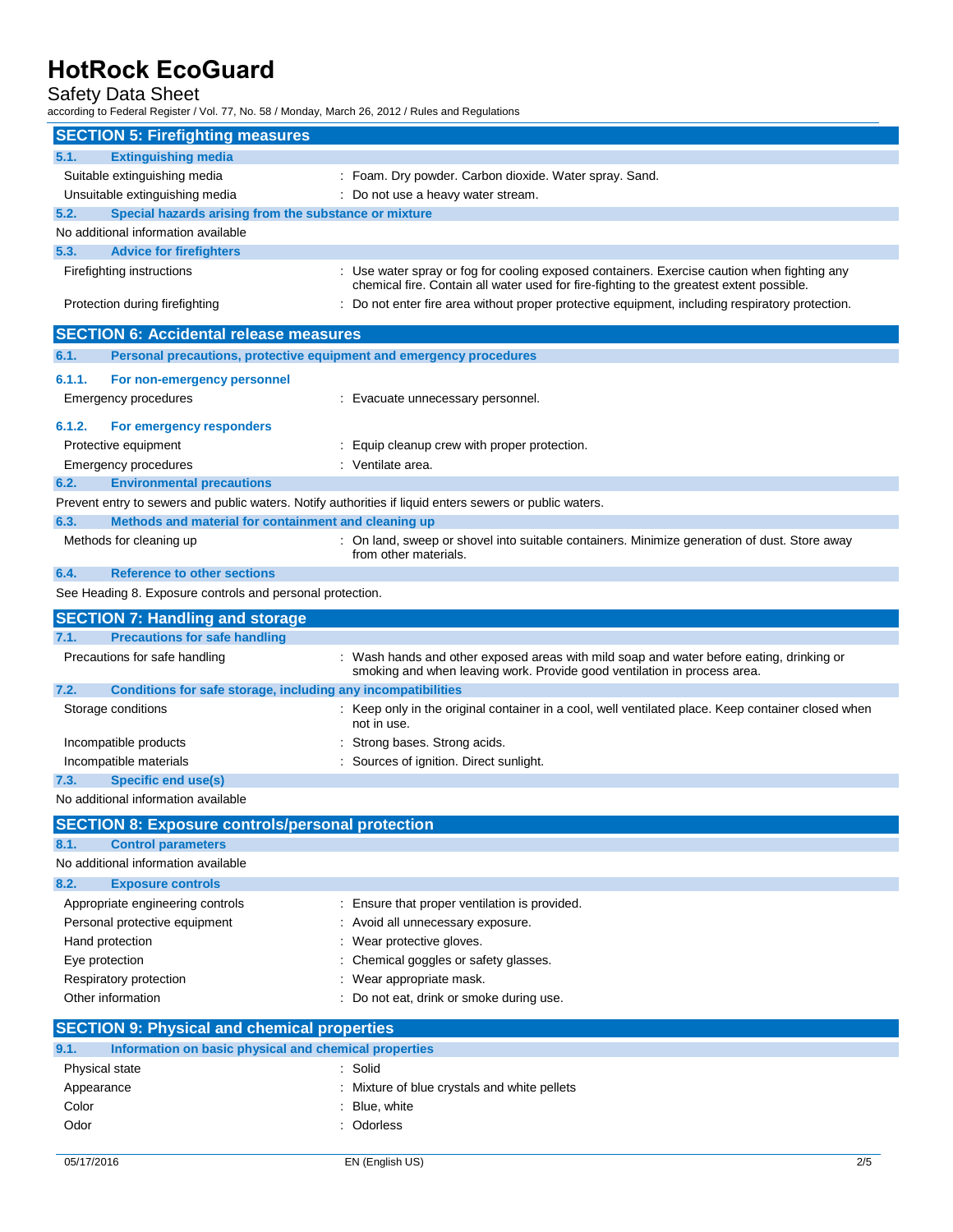## Safety Data Sheet

according to Federal Register / Vol. 77, No. 58 / Monday, March 26, 2012 / Rules and Regulations

| Odor threshold                              | No data available |
|---------------------------------------------|-------------------|
| рH                                          | No data available |
| Melting point                               | No data available |
| Freezing point                              | No data available |
| Boiling point                               | No data available |
| Flash point                                 | No data available |
| Relative evaporation rate (butyl acetate=1) | No data available |
| Flammability (solid, gas)                   | No data available |
| <b>Explosion limits</b>                     | No data available |
| <b>Explosive properties</b>                 | No data available |
| Oxidizing properties                        | No data available |
| Vapor pressure                              | No data available |
| Relative density                            | No data available |
| Relative vapor density at 20 °C             | No data available |
| Solubility                                  | Soluble           |
| Log Pow                                     | No data available |
| Log Kow                                     | No data available |
| Auto-ignition temperature                   | No data available |
| Decomposition temperature                   | No data available |
| Viscosity                                   | No data available |
| Viscosity, kinematic                        | No data available |
| Viscosity, dynamic                          | No data available |
| <b>Other information</b><br>9.2.            |                   |
| No additional information available         |                   |

## **SECTION 10: Stability and reactivity 10.1. Reactivity** No additional information available **10.2. Chemical stability** Not established. **10.3. Possibility of hazardous reactions** Not established. **10.4. Conditions to avoid** Direct sunlight. Extremely high or low temperatures. **10.5. Incompatible materials** Strong acids. Strong bases. **10.6. Hazardous decomposition products** Carbon monoxide. Carbon dioxide. **SECTION 11: Toxicological information**

| Information on toxicological effects<br>11.1. |                                   |
|-----------------------------------------------|-----------------------------------|
| Likely routes of exposure                     | : Skin and eye contact; Ingestion |
| Acute toxicity                                | : Not classified                  |
|                                               |                                   |
| Skin corrosion/irritation                     | : Not classified                  |
| Serious eye damage/irritation                 | : Not classified                  |
| Respiratory or skin sensitization             | : Not classified                  |
| Germ cell mutagenicity                        | : Not classified                  |
| Carcinogenicity                               | : Not classified                  |
| Reproductive toxicity                         | : Not classified                  |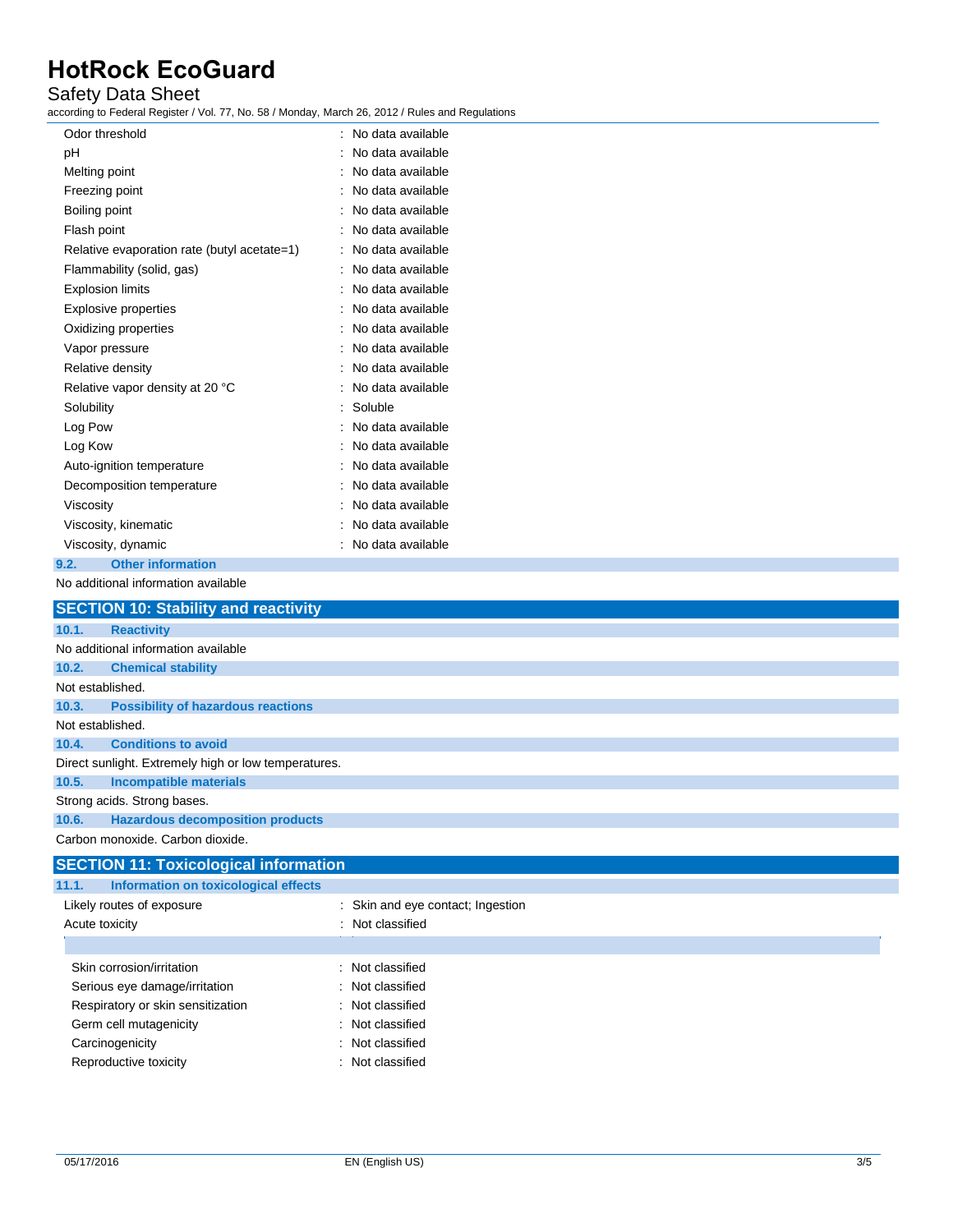## Safety Data Sheet

according to Federal Register / Vol. 77, No. 58 / Monday, March 26, 2012 / Rules and Regulations

| Specific target organ toxicity (single exposure)       | : Not classified                      |
|--------------------------------------------------------|---------------------------------------|
| Specific target organ toxicity (repeated<br>exposure)  | : Not classified                      |
| Aspiration hazard                                      | : Not classified                      |
| Potential Adverse human health effects and<br>symptoms | : No additional information available |

## **SECTION 12: Ecological information**

**12.1. Toxicity**

| $(10043 - 52 - 4)$ |                                                                          |
|--------------------|--------------------------------------------------------------------------|
| LC50 fish 1        | 10650 mg/l (Exposure time: 96 h - Species: Lepomis macrochirus [static]) |
| EC50 Daphnia 1     | 2400 mg/l (Exposure time: 48 h - Species: Daphnia magna)                 |

#### **12.2. Persistence and degradability**

| <b>HotRock EcoGuard</b>                   |                                     |
|-------------------------------------------|-------------------------------------|
| Persistence and degradability             | Not established.                    |
| <b>Bioaccumulative potential</b><br>12.3. |                                     |
| <b>HotRock EcoGuard</b>                   |                                     |
| Bioaccumulative potential                 | Not established.                    |
| $(10043 - 52 - 4)$                        |                                     |
| BCF fish 1                                | (no bioaccumulation)                |
| 12.4.<br><b>Mobility in soil</b>          |                                     |
| No additional information available       |                                     |
| Other adverse effects<br>12.5.            |                                     |
| Other information                         | : Avoid release to the environment. |

### **SECTION 13: Disposal considerations**

| 13.1. | <b>Waste treatment methods</b> |                                                                                    |
|-------|--------------------------------|------------------------------------------------------------------------------------|
|       | Waste disposal recommendations | Dispose in a safe manner in accordance with local, state, and federal regulations. |
|       | Ecology - waste materials      | : Avoid release to the environment.                                                |

### **SECTION 14: Transport information**

#### **Department of Transportation (DOT)**

In accordance with DOT

Not regulated for transport

**Additional information**

**ADR**

No additional information available

#### **Transport by sea**

No additional information available

#### **Air transport**

No additional information available

#### **SECTION 15: Regulatory information**

**15.1. US Federal regulations**

### **15.2. International regulations**

**CANADA**

#### **EU-Regulations**